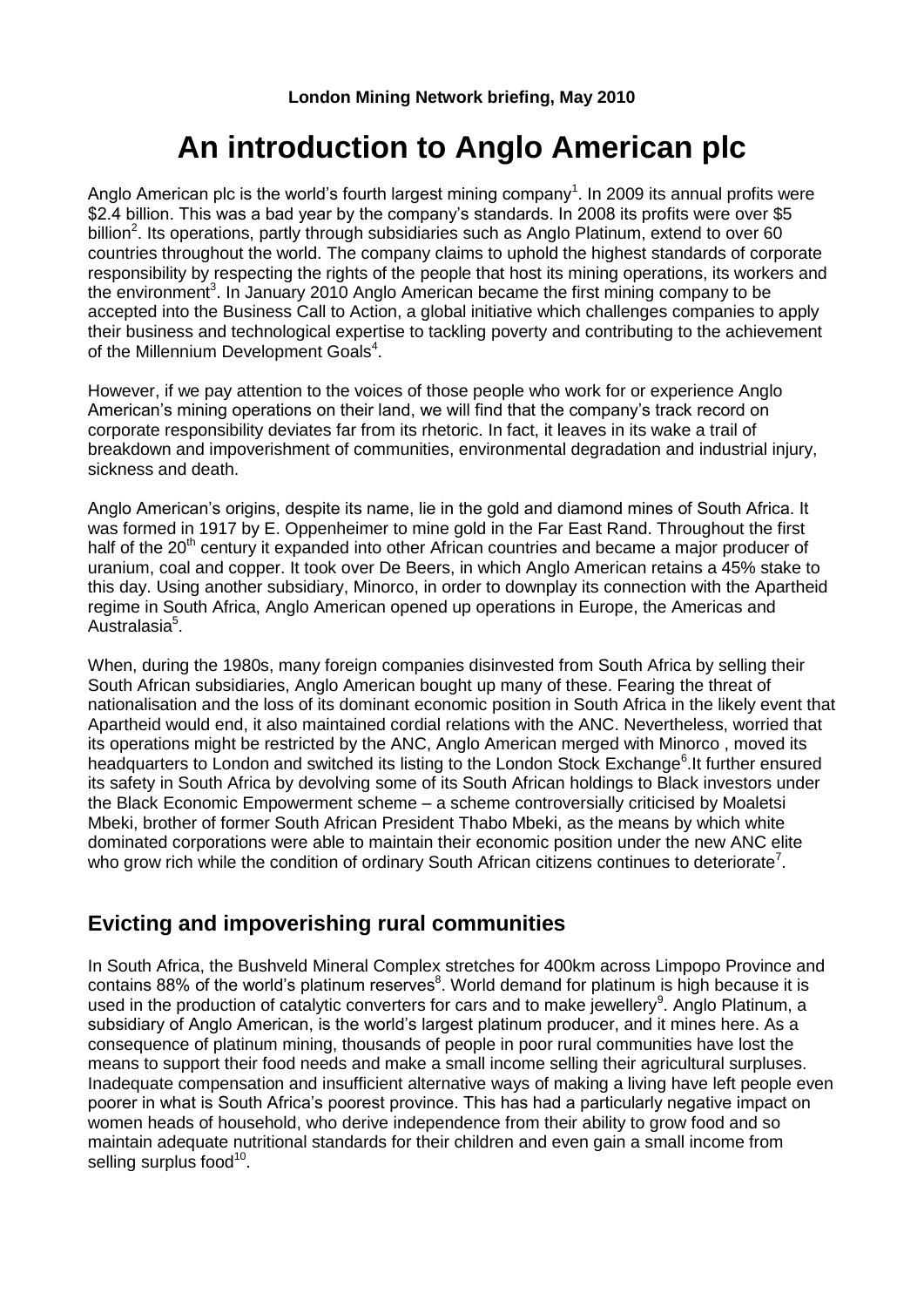Communities also lost access to clean drinking water. An independent water sampling report commissioned by Action Aid discovered that water at four sites on which there were two schools was unfit for human consumption and that this was likely to have been caused by the mine. Those villagers who refused to be relocated had their water (and other amenities) cut off without warning and are forced to collect water from the contaminated sources<sup>11</sup>.

For those villagers who did relocate, this was enforced rather than agreed, and although they were provided with a small house, the only agricultural land they had access to were the small plots around the house<sup>12</sup>. The small amount of financial compensation could not replace their ability to support themselves through farming.

Resistance to the expansion of mining on their land and to being resettled has been met with police brutality and the threat of legal action against the villagers and the lawyers representing them<sup>13</sup>. Lawyer Richard Spoor, acting for some of the affected villagers, was sued for defamation by Anglo Platinum in late 2009.<sup>14</sup>

## **Manipulating democratic processes and the rule of law**

Where Anglo American and or its subsidiaries are required to gain the agreement of the local community before they open or expand a mine, the company sets up its own 'democratic' institutions to achieve this. In Limpopo, the Section 21 not-for-profit companies set up under South African company law were set up by Anglo Platinum in the villages where it operates. At one of the mines there are 15 such companies, comprising around 15 members each. Anglo Platinum regards these companies as legitimate representatives of the community and mainly conducts the consultations with the communities (required under South African law) through them, while disregarding other organisations often with hundreds of members representing the communities<sup>15</sup>. At one relocation site, agricultural land is reserved exclusively for the use of Section 21 members while other community members are confined to farming on the small garden plots around their houses<sup>16</sup>.

In the Cordillera region of the Philippines, Cordillera Exploration Inc, a subsidiary of Anglo American, was granted an exploration permit by the Philippine government to explore on the ancestral lands of the local Igorot people. A national law stipulates that the communities affected by mining must give their 'free prior informed consent' before mining can be allowed. In two consultations, the Igorot communities expressed strong opposition to the proposed mining project. Nevertheless, the company was able get its certificate of consent by holding a third consultation with selected individuals in favour of mining. This group signed the agreement although fourteen of the signatories were confirmed not even to be members of the concerned communities<sup>17</sup>.

## **Benefitting from conflict and associated human rights abuses**

In Colombia, 40 years of civil war between left wing guerrillas and government troops backed by paramilitary forces has created a situation in which Anglo American and other extractives companies are able to benefit from the lack of democracy and disregard for human rights that exists in conflict zones. Despite Anglo American's claims only to operate in conflict zones if its presence will help bring about peace and democracy<sup>18</sup> there is little evidence that its involvement in Colombia has had such an effect.

In 2006 in the Sur de Bolivar region of Northern Colombia, the trade union Fedeagromisbol (representing mining and agricultural workers) accused the Colombian military of carrying out 'a series of attacks, blockades and killings with the aim…of guaranteeing the presence of AngloGold Ashanti', which at the time was a subsidiary of Anglo American<sup>19</sup>.

El Cerrejon is one of the world's largest opencast coal mines and is owned by three London-listed mining companies, Anglo American, BHP Billliton and Xstrata. At 30 miles long and 3miles wide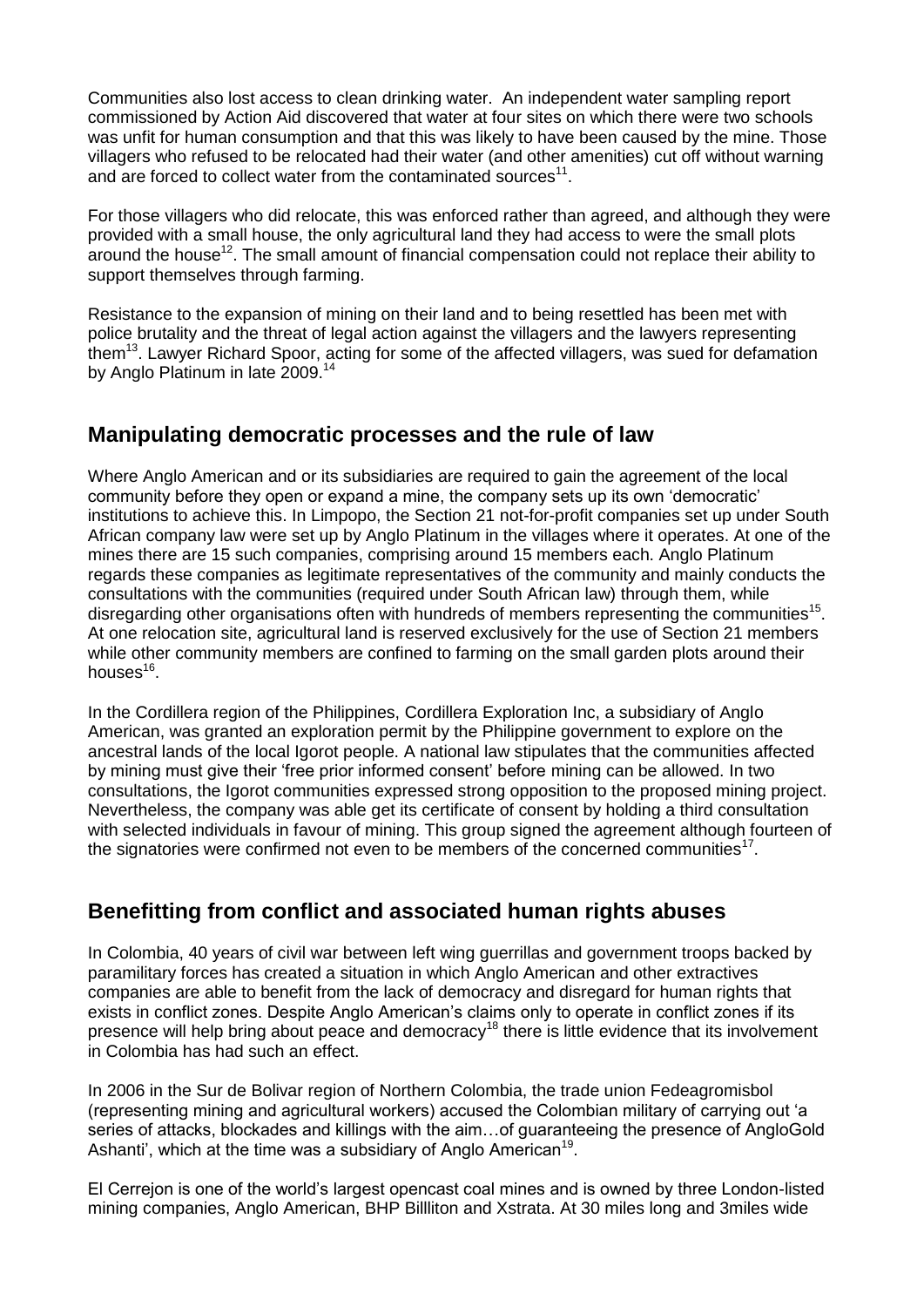and growing, it is swallowing up the ancestral lands of communities of African descent and Wayuu Indigenous people. In August 2001, shortly after Anglo American bought a minority stake in the mine, the village of Tabaco was bulldozed without warning and many of its inhabitants evicted<sup>20</sup>. The destruction of the village was completed in early 2002, just before Anglo American doubled its holding in the mine.

In February 2010, Wayuu women's organisations put out an urgent appeal to support their leaders who had been accused of terrorism and, it was alleged, targeted by the Colombian military because of their involvement at community, national and international level in denouncing the impacts of transnational companies, the armed conflict and destructive government policies towards Indigenous Peoples. Several women leaders have had to leave the region for their own safety<sup>21</sup>. Unionised workers at the mine, company officials and leaders of communities facing involuntary relocation for mine expansion have all received death threats in an atmosphere of conflict exacerbated by the presence of the mine.

AngloGold Ashanti, until early 2009 a subsidiary of Anglo American, was accused by Human Rights Watch of paying money to a 'murderous armed group' in order to gain entry into a region of the Democratic Republic of Congo, another country torn apart by conflict. Although the company expressed regret at its actions and promised to re-evaluate its activities in DRC, it continues to operate in the region. A report submitted to the UN Security Council in 2007 stated that there was still a clear correlation between the exploitation of gold and the activities of 'illegal armed actors'  $^{22}$ .

## **Workers' rights**

In 2009 the Colombian coal miners' union SINTRACARBON drew attention to the fact that 35 workers contracted to work at El Cerrejon by SOTRANS had had their contracts cancelled because they attempted to unionise. They condemned 'the coercion, harassment and persecution to which these workers are subjected by SOTRANS, a blood sucking company that treats its workers like slaves...'<sup>23</sup>

Also in 2009 it was reported that the number of South African mine deaths fell to the lowest on record. As the National Union of Mineworkers of South Africa pointed out, the 170 deaths that year, although fewer than in previous years, was hardly a cause for celebration. Nor was the fact that AngloGold Ashanti 'made history' by achieving a fatality free three months in 2008. South Africa's worst post apartheid gold mining accident happened in 1995 when 105 workers plunged to their deaths when a cable supporting their cage was severed by a runaway ore train at the Vaal Reefs Mine owned by Anglo American.<sup>24</sup>

But accidents at work only tell part of the story. Richard Spoor is a South African lawyer concerned with occupational injury and disease. In 2004 he met with a number of ex-miners from Lesotho, many of whom had worked for Anglo American who had lost their jobs after contracting lung disease attributable to the inhalation of dust in the work place. When he visited them the following year in Lesotho he found men so weakened by lung diseases they were unable to work and support their families who went hungry and whose children had to be withdrawn from school. Some of the miners had already died. There is no state pension in Lesotho and the miners receive no company pension. Public health resources are woefully under-resourced. If the miners received any compensation at all and they mostly did not, it was completely inadequate to meet their needs. Richard Spoor states that these are the circumstances that tens of thousands of men who worked as miners have found themselves in.

'They arrived as strong young men and they left crippled by injury and disease. They have been used and consumed like commodities and when they were all used up they were discarded like pieces of worn out machinery.'

He adds that thousands of workers die every year as a direct consequence of exposure to dust, and no employer has ever been held responsible or been prosecuted for this failure to look after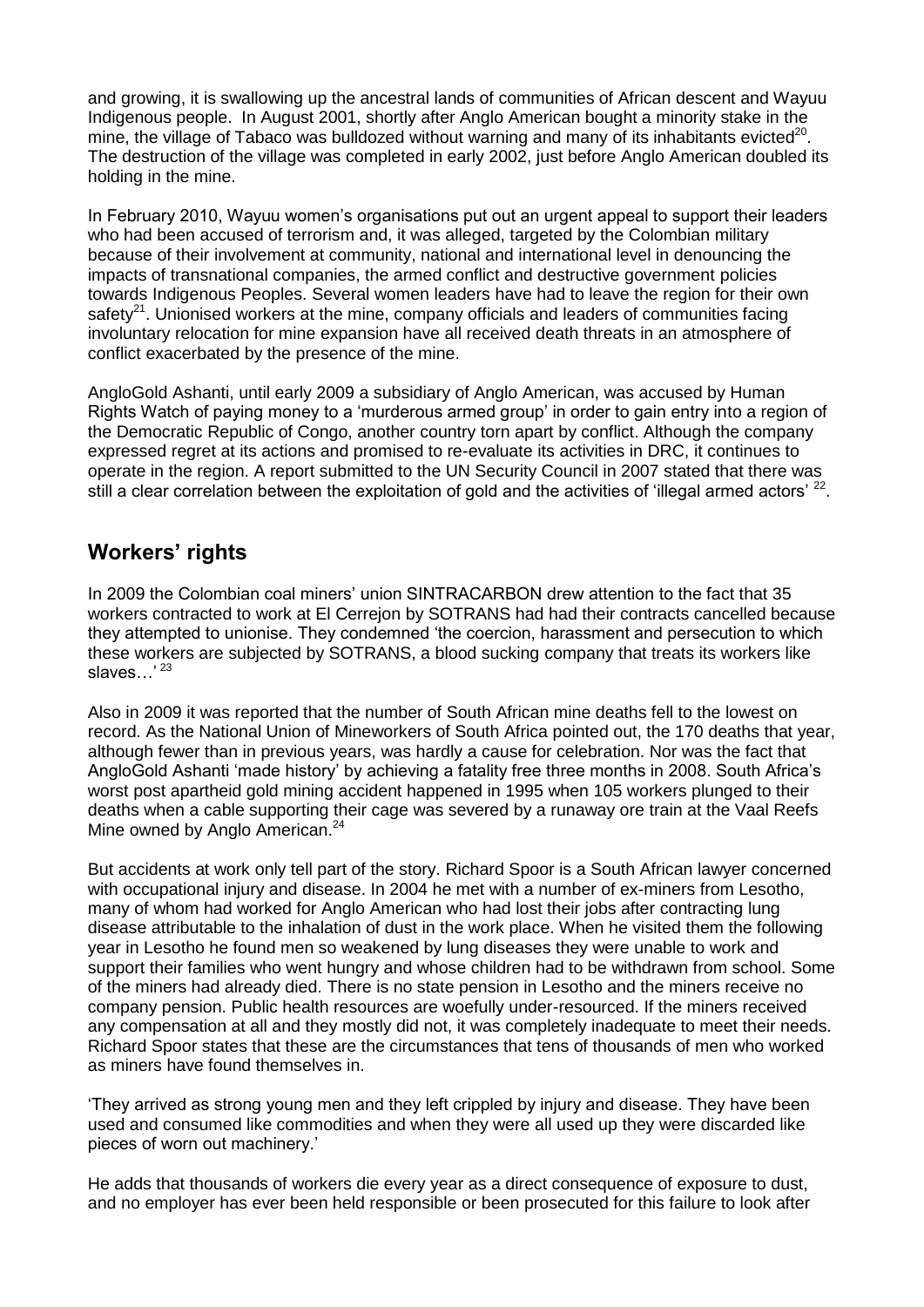their workers' health and safety at work. They are assisted in this by weak South African legislation on occupational diseases, safety at work and compensation and a compliant Health and Safety Inspectorate.

Five generations of such extreme exploitation of the men from the rural communities of Lesotho and other neighbouring countries have left these communities impoverished and slow to develop. As one of the major employers, this is something in which Anglo American is deeply complicit<sup>25</sup>.

Some of these former workers are now taking legal action against Anglo American South Africa, a subsidiary of Anglo American plc, over this issue.<sup>26</sup>

#### **Wrecking the environment**

Despite the claims of many multinational mining companies, large scale mining projects are inherently unsustainable. Only the strictest environmental controls can mitigate some damage. When in 2002 a Canadian mining company sought to extend its zinc lead mine in Stratoniki in northern Greece without an EIA, in the face of community opposition, it cited Anglo American's Lisheen mine in County Tipperary in Ireland as a model of good environmental practice $27$ .

In Ireland, local objections to Anglo American's Lisheen lead zinc mine resulted in supposedly strict regulatory control. Ireland's first Integrated Pollution Control License was issued, allowing the company to claim that it operates to the highest environmental standards. But soon after the mine opened, the Irish Environment Agency noticed a deterioration in water quality in two rivers nearby. High levels of metals including lead and zinc in the sediments meant that farmers were advised to keep their animals away from certain stretches of the river, which were also closed to anglers, because of mine pollution <sup>28</sup>. Ireland is a country with a functioning democracy and reasonably high levels of environmental regulation, and yet citizens were not able to prevent Anglo American from polluting their rivers and soil. How can such a company be brought to account in countries where civil society has little voice and is poorly supported?

#### **Reaping the rewards of corporate irresponsibility**

So who stands to gain from the actions of Anglo American which cause so much pain and suffering to people around the world? It would be too easy to point a finger at the super rich individuals like Eike Batista, the richest man in Brazil, who made billions of US dollars selling smaller mining companies to Anglo American<sup>29</sup>.

There are other less obvious and considerably less wealthy beneficiaries. Those of us who live in parts of the world where we believe a car is a necessity or take for granted a reliable and affordable electricity supply should stop and reflect for a moment on the true cost of the platinum in our catalytic converters or the copper in our electricity cabling or the coal that drives many of our power stations. However, there are even less obvious beneficiaries than this.

The largest shareholder in Anglo American is PLC Nominees (pty) Ltd (holding a 33.5% share for clients as of August 2009), the second largest is Legal and General and the third largest is the Public Investment Corporation, a South African state owned fund manager<sup>30</sup>. The Church of England also has investments in Anglo American $31$ . Anyone fortunate enough to be able to look forward to a pension when they retire may well find that the pension fund that they and their employer pay into is invested on their behalf in Anglo American.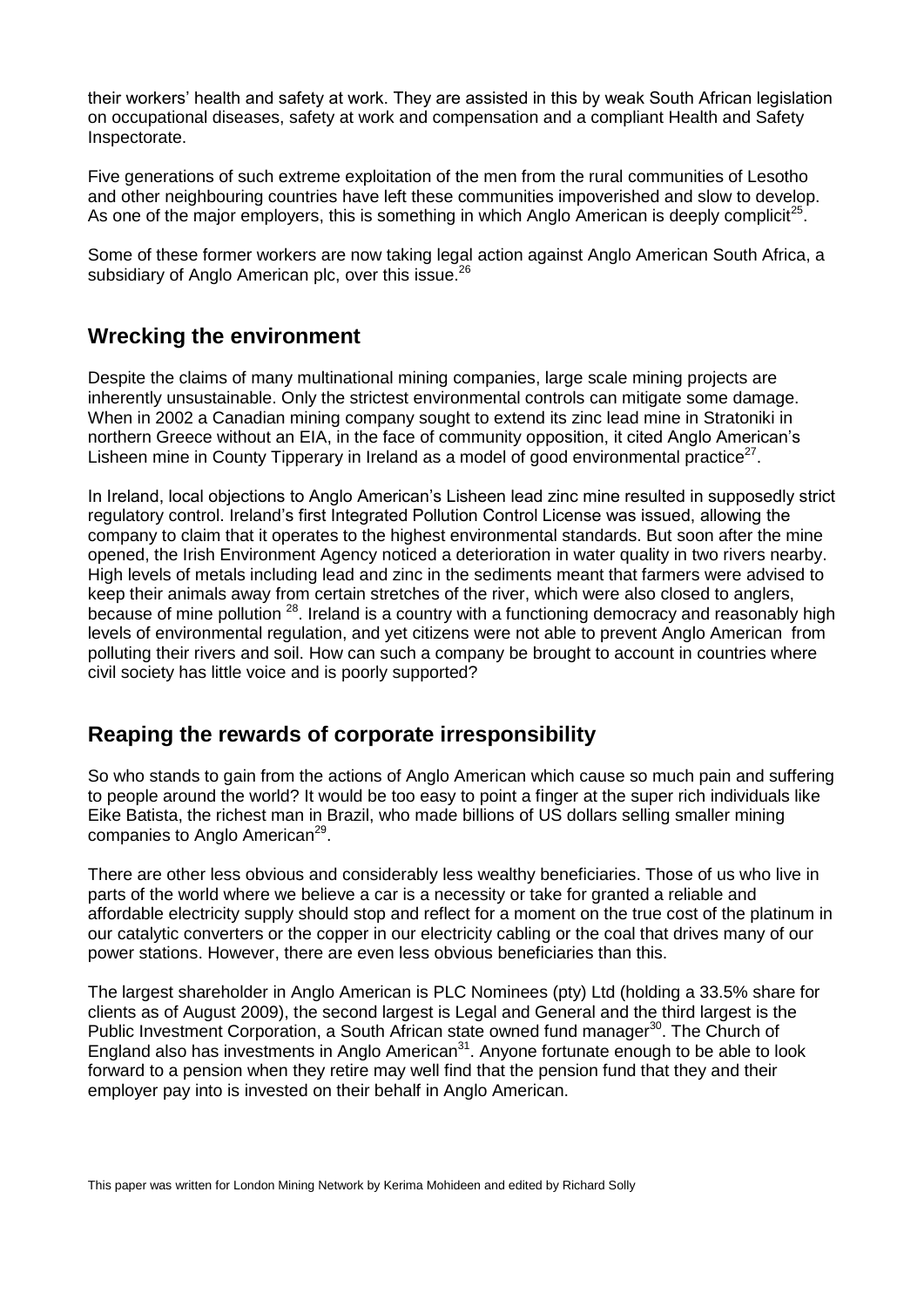<u>.</u> <sup>1</sup>[http://moneytometal.org/index.php?title=Special:Book/download/&collection\\_id=5b01c4ff2a23c748&writer=rl&retur](http://moneytometal.org/index.php?title=Special:Book/download/&collection_id=5b01c4ff2a23c748&writer=rl&return_to=From+Money+to+Metals) [n\\_to=From+Money+to+Metals](http://moneytometal.org/index.php?title=Special:Book/download/&collection_id=5b01c4ff2a23c748&writer=rl&return_to=From+Money+to+Metals)

<sup>2</sup><http://news.bbc.co.uk/1/hi/business/8523433.stm>

<sup>3</sup> [http://www.waronwant.org/campaigns/corporations-and-conflict/mining-conflict-and-abuse/inform/14777-anglo](http://www.waronwant.org/campaigns/corporations-and-conflict/mining-conflict-and-abuse/inform/14777-anglo-american-the-alternative-report)[american-the-alternative-report](http://www.waronwant.org/campaigns/corporations-and-conflict/mining-conflict-and-abuse/inform/14777-anglo-american-the-alternative-report)

4 <http://bcta-initiative.org/2010/01/27/anglo-american-unveils-further-commitment-to-job-creation-in-south-africa/>

<sup>5</sup>Mattera, P. **Anglo American`s Track Record : Rhetoric or Reality** *July 2008* [www.eyeonpebblemine.org](http://www.eyeonpebblemine.org/)

 $<sup>6</sup>$ Mattera, P. as above</sup>

<sup>7</sup><http://londonminingnetwork.org/2010/01/why-black-economic-empowerment-should-be-abolished-mbeki/>

<sup>8</sup>[http://www.actionaid.org.uk/doc\\_lib/angloplats\\_miningreport\\_aa.pdf](http://www.actionaid.org.uk/doc_lib/angloplats_miningreport_aa.pdf)

<sup>9</sup> [http://www.actionaid.org.uk/doc\\_lib/angloplats\\_miningreport\\_aa.pdf](http://www.actionaid.org.uk/doc_lib/angloplats_miningreport_aa.pdf)

 $10$ <sub>[http://www.actionaid.org.uk/doc\\_lib/angloplats\\_miningreport\\_aa.pdf](http://www.actionaid.org.uk/doc_lib/angloplats_miningreport_aa.pdf)</sub>

<sup>11</sup>[http://www.actionaid.org.uk/doc\\_lib/angloplats\\_miningreport\\_aa.pdf](http://www.actionaid.org.uk/doc_lib/angloplats_miningreport_aa.pdf)

 $12$ [http://www.actionaid.org.uk/doc\\_lib/angloplats\\_miningreport\\_aa.pdf](http://www.actionaid.org.uk/doc_lib/angloplats_miningreport_aa.pdf)

 $13$ [http://www.actionaid.org.uk/doc\\_lib/angloplats\\_miningreport\\_aa.pdf](http://www.actionaid.org.uk/doc_lib/angloplats_miningreport_aa.pdf)

<sup>14</sup> <http://londonminingnetwork.org/2010/02/anglo-platinum-hands-off-richard-spoor/>, <http://londonminingnetwork.org/2010/02/communities-protest-against-british-based-mining-companies-in-south-africa/> and<http://londonminingnetwork.org/2010/04/anglo-american-challenged-at-agm-full-report/>

<sup>15</sup> [http://www.actionaid.org.uk/doc\\_lib/angloplats\\_miningreport\\_aa.pdf](http://www.actionaid.org.uk/doc_lib/angloplats_miningreport_aa.pdf)

 $16$ [http://www.actionaid.org.uk/doc\\_lib/angloplats\\_miningreport\\_aa.pdf](http://www.actionaid.org.uk/doc_lib/angloplats_miningreport_aa.pdf)

 $17$ [http://www.minesandcommunities.org//article.php?a=125&highlight=launching,LMN](http://www.minesandcommunities.org/article.php?a=125&highlight=launching,LMN)

<sup>18</sup>[http://www.waronwant.org/campaigns/corporations-and-conflict/mining-conflict-and-abuse/inform/14777-anglo](http://www.waronwant.org/campaigns/corporations-and-conflict/mining-conflict-and-abuse/inform/14777-anglo-american-the-alternative-report)[american-the-alternative-report](http://www.waronwant.org/campaigns/corporations-and-conflict/mining-conflict-and-abuse/inform/14777-anglo-american-the-alternative-report)

<sup>19</sup>[http://www.waronwant.org/campaigns/corporations-and-conflict/mining-conflict-and-abuse/inform/14777-anglo](http://www.waronwant.org/campaigns/corporations-and-conflict/mining-conflict-and-abuse/inform/14777-anglo-american-the-alternative-report)[american-the-alternative-report](http://www.waronwant.org/campaigns/corporations-and-conflict/mining-conflict-and-abuse/inform/14777-anglo-american-the-alternative-report)

<sup>20</sup>[http://www.waronwant.org/campaigns/corporations-and-conflict/mining-conflict-and-abuse/inform/14777-anglo](http://www.waronwant.org/campaigns/corporations-and-conflict/mining-conflict-and-abuse/inform/14777-anglo-american-the-alternative-report)[american-the-alternative-report](http://www.waronwant.org/campaigns/corporations-and-conflict/mining-conflict-and-abuse/inform/14777-anglo-american-the-alternative-report)

 $^{21}$ <http://londonminingnetwork.org/2010/02/request-for-urgent-action-to-support-colombian-indigenous-leaders-2/>

 $^{22}$ [http://www.waronwant.org/campaigns/corporations-and-conflict/mining-conflict-and-abuse/inform/14777-anglo](http://www.waronwant.org/campaigns/corporations-and-conflict/mining-conflict-and-abuse/inform/14777-anglo-american-the-alternative-report)[american-the-alternative-report](http://www.waronwant.org/campaigns/corporations-and-conflict/mining-conflict-and-abuse/inform/14777-anglo-american-the-alternative-report)

 $^{23}$ [http://www.minesandcommunities.org//article.php?a=9353&highlight=SINTRACARBON](http://www.minesandcommunities.org/article.php?a=9353&highlight=SINTRACARBON)

 $^{24}$ [http://www.minesandcommunities.org//article.php?a=9034&highlight=South,African,Mine,Deaths](http://www.minesandcommunities.org/article.php?a=9034&highlight=South,African,Mine,Deaths)

 $^{25}$ [http://www.minesandcommunities.org//article.php?a=171&highlight=Gold,miners,return,to,lesotho](http://www.minesandcommunities.org/article.php?a=171&highlight=Gold,miners,return,to,lesotho)

<sup>26</sup><http://londonminingnetwork.org/2010/04/anglo-american-challenged-at-agm-full-report/>